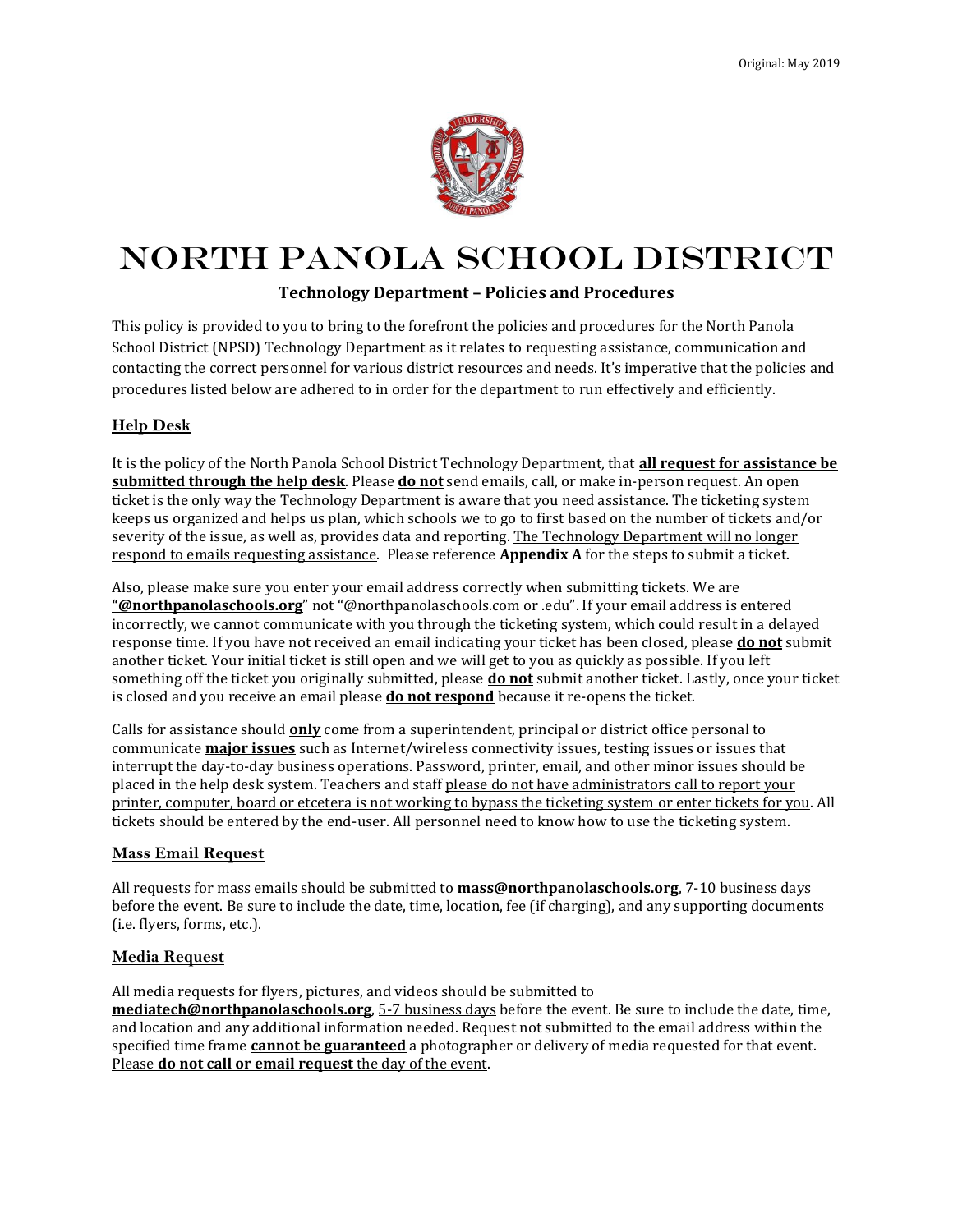#### **SAM Spectra 7**

Please send all questions related to **SAM** to Towanda Mangrum (**tmangrum@northpanolaschools.org**); this includes password reset, account access, grades, etc. **Do not** submit a help desk ticket requesting to have your SAM password reset.

#### **Active Resources**

Please send all questions related to **Active Resources** to Faye Robertson (**frobertson@northpanolaschools.org**); this includes password reset, account setup, access, etc. **Do not** submit a help desk ticket requesting to have your Active Resources password reset.

#### **Testing Windows**

Streaming is **turned off** during all testing windows. Please do not submit tickets during testing windows about videos being blocked or not working. Bandwidth is preserved for testing and streaming will be turned back on when the testing window closes. An email is typically sent out prior to testing to alert personnel when streaming will be turned off and when it will be turned back on. Also, please remember that **during testing, our priority is testing, so there might be a delay in response time to tickets**.

#### **Instructional Programs/Professional Development**

Please send all requests for assistance with Instructional Programs and Professional Development to the help desk. Personal phone calls should not be made to any member of the Technology Department requesting assistance. Access levels are determined by building administrators and cannot be changed unless requested by a building administrator.

#### **Maintenance Help Desk**

All requests for the Maintenance Department should be submitted to the maintenance help desk. Please do not submit maintenance request in the technology help desk ticket system, it will only delay your response time because the ticket did not go to the correct department. Maintenance request includes any repairs needed for your classroom, building and or office that are not technology related (i.e. heating, electrical, plumbing, floors, doors, windows, etc.) The maintenance help desk can be accessed on the district website by clicking the Maintenance Help Desk  $\omega$  icon in the upper left corner.

# **Quote Request**

Please send all requests for quotes to (**cmalone@northpanolaschools.org**). This provides documentation of your request. Please be ready to purchase within 30 days when quotes are requested because quotes are no longer valid after 30 days. This prevents the constant request for the same equipment from vendors with no purchase being made. Quote request should only come from building administrators or district office personnel authorized to make purchases. Please bookmark, print or save all quotes provided to you, so you can easily find them.

#### **Equipment Purchases**

The technology department does not purchase boards, bulbs, cables, computers, ink, printers, splitters, etc. You are welcome to use your EEF cards for these purchases or check with your building administrator about purchasing these items for your classroom.

#### **EEF Purchases**

All technology equipment or technology items purchased with EEF funds are property of the school district, which means should you leave the district the items purchased must stay even if it is not tagged.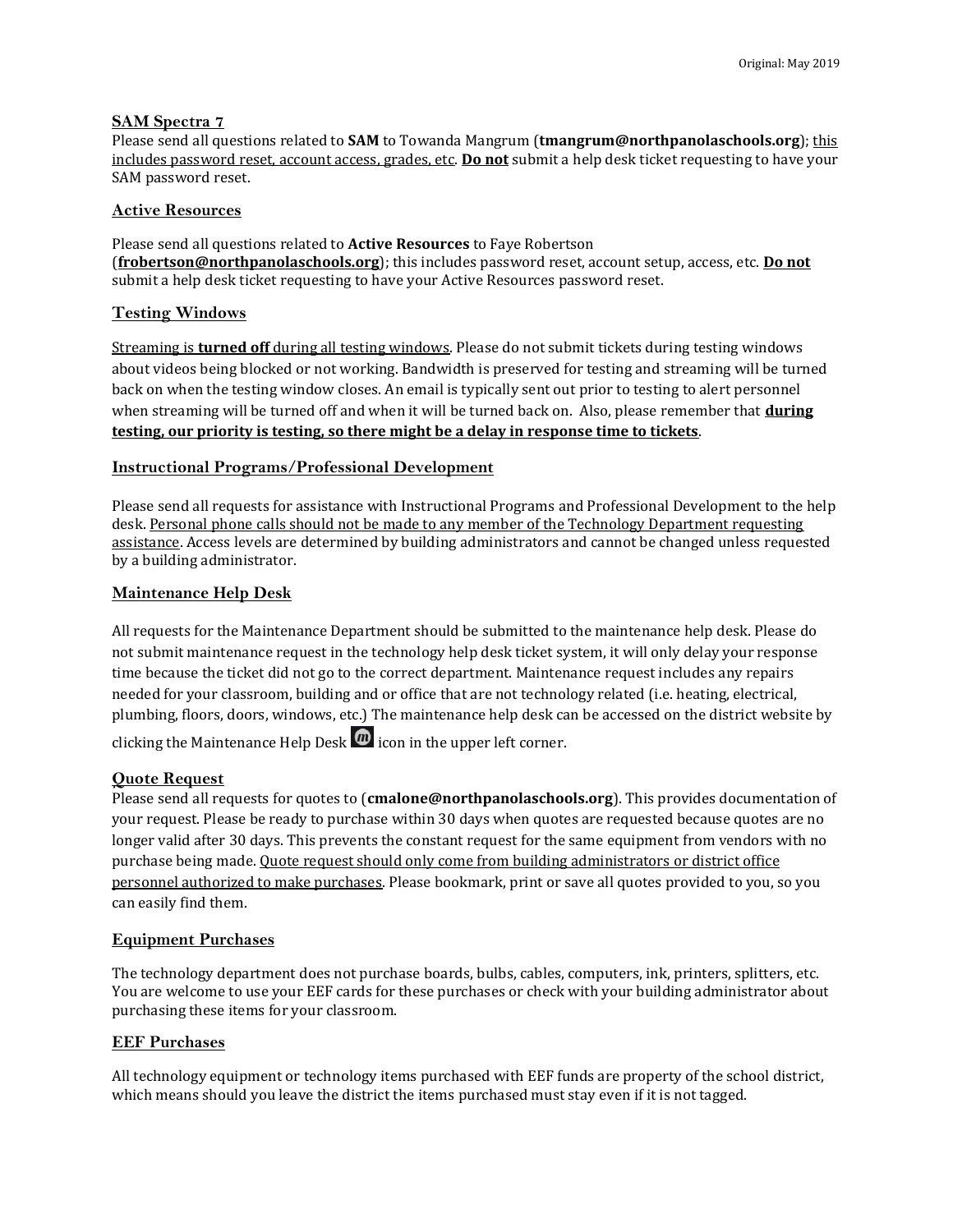#### **Personal Technology Property**

The NPSD Technology staff is not obligated to repair and/or troubleshoot personnel devices utilized in the district. We are only liable and required to repair and/or troubleshoot devices purchased by the District. Neither the Technology Department nor the District will be liable for any damages that occur to personal property used in the district.

# **Guideline and Procedure Changes**

NPSD Technology Department reserves the right to change these guidelines and procedures at any time without notice.